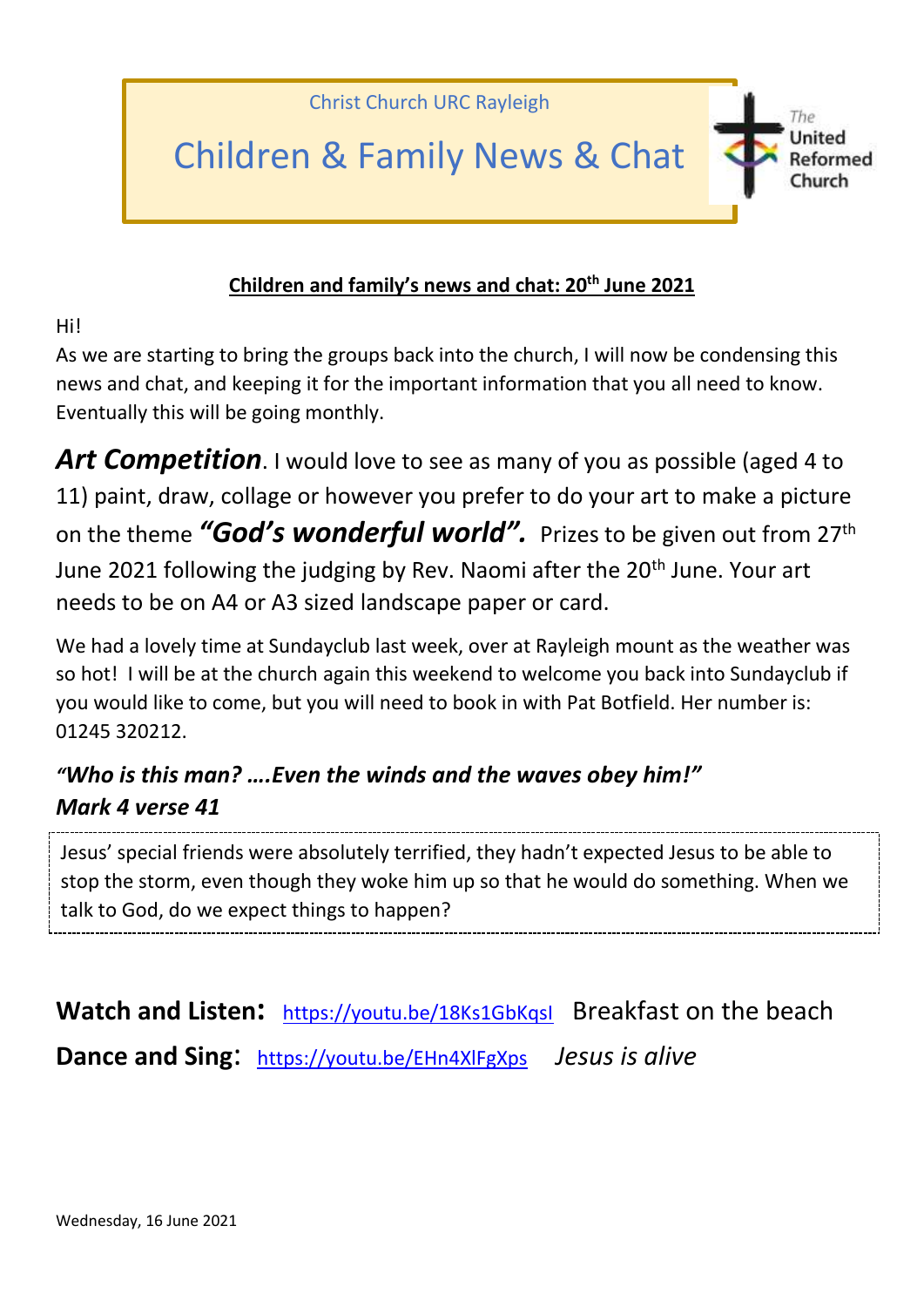**Families on Faith adventures:** [Families on](https://urc.org.uk/families-on-faith-adventures)  [Faith Adventures \(urc.org.uk\)](https://urc.org.uk/families-on-faith-adventures)

If you need to get in touch with me my number is: **Tel: 07511950633 YouTube channe[l: Sandy](https://www.youtube.com/channel/UCczXJ3IckAMTs3fhXEBjI_g)  Brown - [YouTube](https://www.youtube.com/channel/UCczXJ3IckAMTs3fhXEBjI_g)** Instagram: **Sandy Brown** 



[\(@childrenandfamilies\) •](https://www.instagram.com/childrenandfamilies/)  [Instagram photos and videos](https://www.instagram.com/childrenandfamilies/)

## **Diary:**

| <b>Sunday</b><br>9am              | Uploaded children & family talk via Facebook, the website or YouTube.                                                                                                                                                                  |
|-----------------------------------|----------------------------------------------------------------------------------------------------------------------------------------------------------------------------------------------------------------------------------------|
| 10am                              | Live adult service on Facebook and via the website. Church is open but you<br>need to book in. Sundayclub will be open in Caley Hall, let Sandy know if<br>you're coming!<br>No zoom until we can sort out the internet in Caley hall! |
| <b>Mondays</b><br>9.30am-<br>11am | Mustard Seeds toddler group – please book in, spaces are limited.                                                                                                                                                                      |
| $10am -$<br>11.30am               | Bumps and Baby group - book in with Sandy, limited numbers!                                                                                                                                                                            |
| Wednesday<br>$-1.45$ pm           | Singing on zoom, for all ages! Contact me for the link.                                                                                                                                                                                |
| Until June                        | Free Art competition for 4 to 11 year olds.                                                                                                                                                                                            |
| 20th                              | Please submit your art to Sandy on A3 or A4 sheets on the theme; God's                                                                                                                                                                 |
|                                   | wonderful world, no later than 20 <sup>th</sup> June 2021. Judging will be by Rev.                                                                                                                                                     |
|                                   | Naomi and the best three will be displayed in the church corridor. Prizes will                                                                                                                                                         |
|                                   | be awarded from 27 <sup>th</sup> June 2021.                                                                                                                                                                                            |
|                                   |                                                                                                                                                                                                                                        |
| Every other                       | Trialogue – online YouTube broadcasts for 16 to 25 year olds                                                                                                                                                                           |
| week on                           | URC Youth invite you to join their regular online live YouTube broadcast                                                                                                                                                               |
| Thursdays                         | called 'Trialogue' which will also be broadcast simultaneously on the URC                                                                                                                                                              |